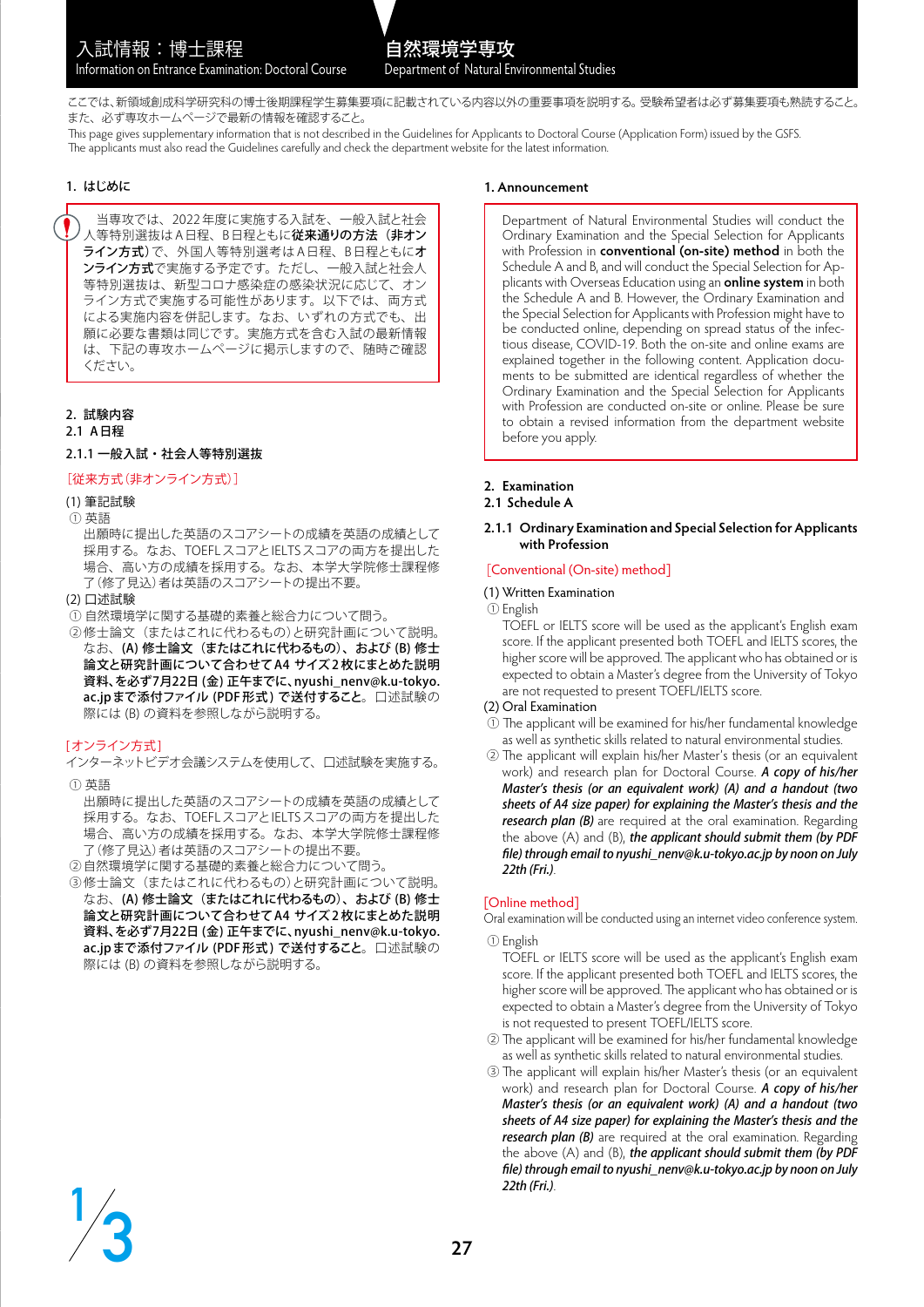## 2.1.2 外国人等特別選考

[オンライン方式のみ]

インターネットビデオ会議システムを使用して、口述試験を実施する。

- ① 英語
	- 出願時に提出した英語のスコアシートの成績を英語の成績として 採用する。なお、TOEFLスコアとIELTSスコアの両方を提出した 場合、高い方の成績を採用する。
- ②自然環境学に関する基礎的素養と総合力について問う。
- ③修士論文(またはこれに代わるもの)と研究計画について説明。 なお、(A) 修士論文 (またはこれに代わるもの)、および (B) 修士 論文と研究計画について合わせてA4 サイズ 2 枚にまとめた説明 資料、を必ず7月22日 (金) 正午までに、nyushi\_nenv@k.u-tokyo. ac.jpまで添付ファイル (PDF形式)で送付すること。口述試験の 際には (B) の資料を参照しながら説明する。

## 2.2 B日程

A日程入試と同じ。

ただし、(A) 修士論文(またはこれに代わるもの)、および (B) 修 士論文と研究計画について合わせて A4 サイズ 2 枚にまとめた 説明資料、を必ず 2023 年 1 月 20 日(金)正午までに、nyushi\_ nenv@k.u-tokyo.ac.jpまで添付ファイル (PDF 形式 ) で送付する こと。

## **2.1.2 Special Selection for Applicants with Overseas Education**

### [Only Online method]

Oral examination will be conducted using an internet video conference system. ① English

TOEFL or IELTS score will be used as the applicant's English exam score. If the applicant presented both TOEFL and IELTS scores, the higher score will be approved.

- ② The applicant will be examined for his/her fundamental knowledge as well as synthetic skills related to natural environmental studies.
- ③The applicant will explain his/her Master's thesis (or an equivalent work) and research plan for Doctoral Course. A copy of his/her Master's thesis (or an equivalent work) (A) and a handout (two sheets of A4 size paper) for explaining the Master's thesis and the research plan (B) are required at the oral examination. Regarding the above  $(A)$  and  $(B)$ , the applicant should submit them (by PDF file) through email to nyushi\_nenv@k.u-tokyo.ac.jp by noon on July 22th (Fri.).

### **2.2 Schedule B**

Same as Schedule A, but a copy of the applicant's Master's thesis (or an equivalent work) (A) and a handout (two sheets of A4 size paper) for explaining the Master's thesis and the research plan (B) are required to be submitted by PDF file through email to nyushi\_nenv@k.u-tokyo.ac.jp by noon on January 20 (Fri.), 2023.

3. 試験日程

(1)入試日程 A

■ 一般入試・社会人等特別選抜 [従来方式(非オンライン方式)]

#### **3. Examination Schedule (1) Schedule A**

- **■ Ordinary Examination and Special Selection for Applicants with Profession**
- [Conventional (On-site) method]

| 試験科目 Subject       | 日時 Schedule                                                           | 試験場所 Place                                                                |
|--------------------|-----------------------------------------------------------------------|---------------------------------------------------------------------------|
| 口述試験<br>Oral Exam. | 8月3日 (水)・4日 (木)<br>$9.00 \sim$<br>Aug. 3 (Wed.) and 4 (Thu.) AM 9:00- | 柏キャンパス(試験室は別途通知する)<br>Kashiwa Campus<br>The room will be announced later. |

# [オンライン方式]

インターネットビデオ会議システムによる実施を予定

# [Online method]

Internet video conference system will be used.

| 試験科目 Subject       | 日時 Schedule                                                           | 注意 Note                                                                                                                                        |
|--------------------|-----------------------------------------------------------------------|------------------------------------------------------------------------------------------------------------------------------------------------|
| 口述試験<br>Oral Exam. | 8月3日 (水)・4日 (木)<br>$9.00 \sim$<br>Aug. 3 (Wed.) and 4 (Thu.) AM 9:00- | 必要な機器等の詳細は、受験票発送時に受験者に<br>別涂通知する。<br>Details (e.g., required devices) will be informed later<br>when we send the examination admission ticket. |